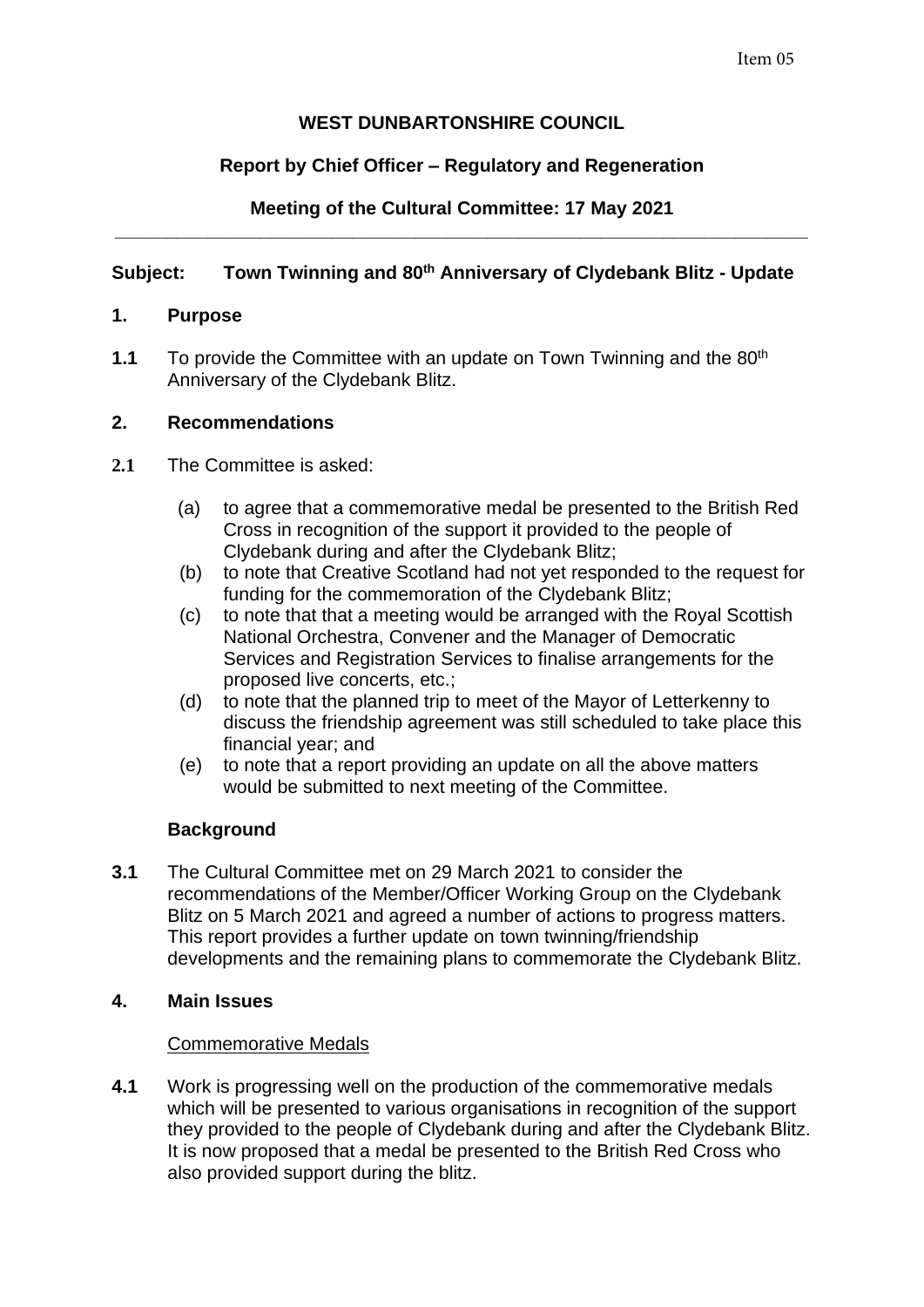**4.2** The silversmith has confirmed that the additional medal can be provided within the original budget of £10,000 as previously agreed by the Committee and therefore no additional funds are required.

## Creative Scotland

**4.3** At its meeting in March 2021, the Committee noted that a request for funding towards the Blitz commemorations had been submitted to Creative Scotland. To date, no response has been received and the Manager of Democratic and Registration Services will continue to pursue the matter with Creative Scotland and report back to the next meeting of the Committee.

## Royal National Scottish Orchestra (RSNO)

**4.4** Since the last meeting of the Committee, the Convener has had discussions with the Chief Executive of the RSNO to take matters forward and it is now proposed that the Convener and Manager of Democratic and Registration Services meet with the RSNO to finalise arrangements for the proposed live concerts, etc., and report back to the next meeting of the Committee.

### Town Twinning/Friendship Agreements

- **4.5** The Committee is asked to note that it is still the intention for the planned trip to Letterkenny to take place this financial year and that the Manager of Democratic and Registration Services will keep in contact with officials from Letterkenny to identify a suitable date for the visit as soon as it deemed safe to do so.
- **4.6** The Committee is asked to note that the Manager of Democratic and Registration Services has been in regular contact with the Polish Consulate in Edinburgh who are still very keen to facilitate a friendship partnership between the City of Gdynia and West Dunbartonshire. The Manager of Democratic services will provide a verbal update at the meeting should there be any further developments in this regard.

### **5. People Implications**

**5.1** There are no people implications arising from the content of this report.

### **6. Financial and Procurement Implications**

**6.1** At its meeting in March, the Committee agreed that the remaining balance of funds within the Cultural budget for 2020/21, £13,074 be earmarked for any further expenditure in relation to the Clydebank Blitz i.e. RSNO concerts, CDs, books, etc.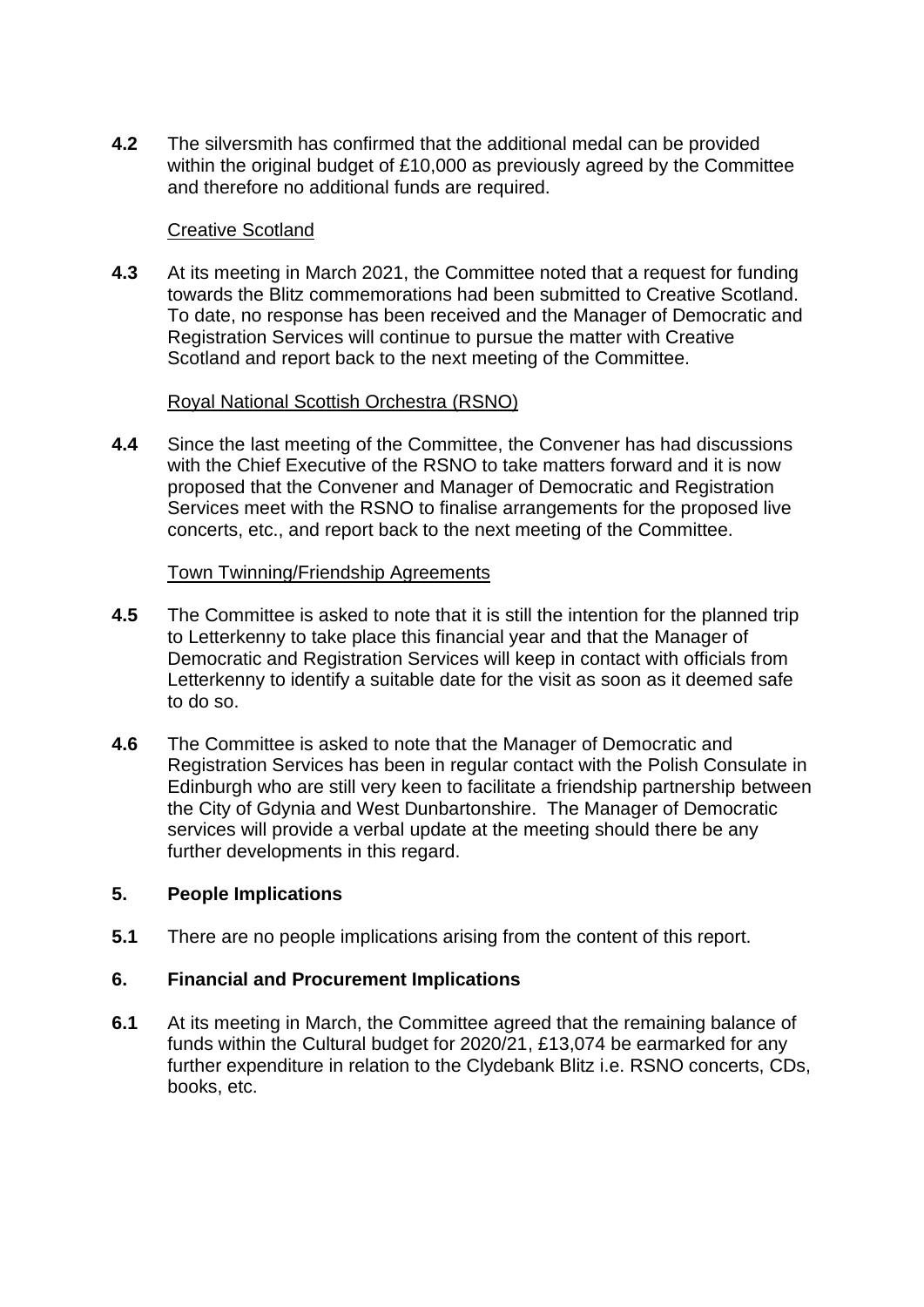- **6.2** Invoices for the commissioning, recording and filming of the RSNO performance of the commemorative music 'Clydebank 41' and the commemorative plaque at Solidarity Plaza were received in 2020/21 in the sum of £18,397 and £11,725 respectively; both were slightly lower than the budgeted expenditure approved by the Committee. In addition, the sum of £3,200 was paid in respect of the purchase of silver for the commemorative medals and £1,047 toward the cost of commemorative booklets.
- **6.3** It is estimated that there is still approximately £24,500 of expenditure to be incurred in relation to the commemorations (includes all committed expenditure to date) leaving the sum of £11,426 to be funded from the 2021/22 Cultural fund, if the Committee is so minded. However, as previously stated a response has still not been received in respect of the request for funding from Creative Scotland, which if successful might help to offset part or all of this balance.

### **7. Risk Analysis**

**7.1** There are no risks arising from the recommendations of this report.

## **8. Equalities Impact Assessment (EIA)**

**8.1** There are no impacts on any equality groups arising from the recommendations of this report.

### **9. Consultation**

**9.1** Officers from Legal and Finance Services have been consulted on the contents of this report.

### **10. Strategic Assessment**

**10.1** The involvement of local churches and communities is an important element of the Clydebank Blitz commemorations which fits well with the Council's strategy on community involvement and engagement.

| Name:              | <b>Peter Hessett</b>                               |
|--------------------|----------------------------------------------------|
| <b>Designation</b> | <b>Chief Officer - Regulatory and Regeneration</b> |
| Date:              | 11 May 2021                                        |